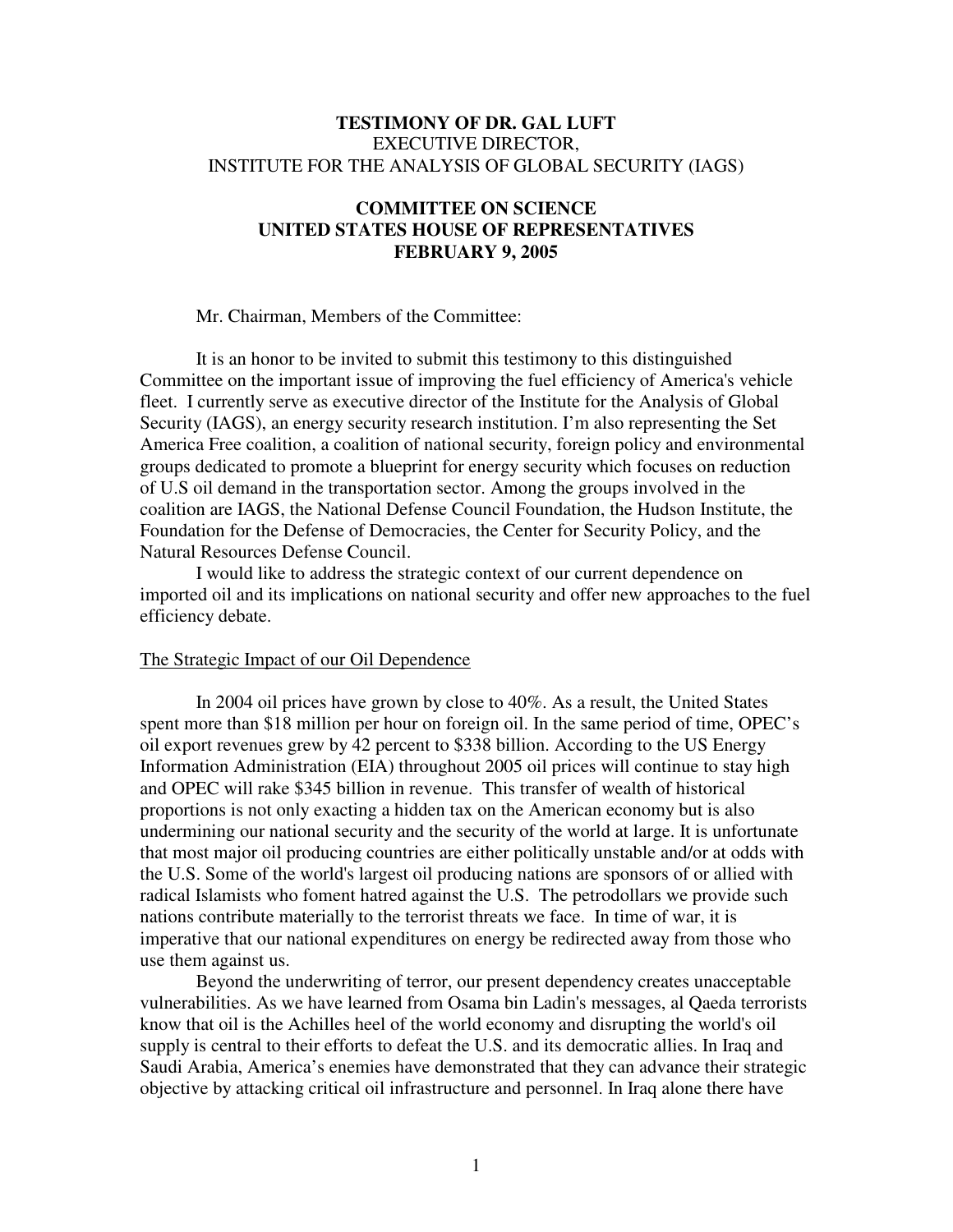been more than 200 attacks against pipelines and oil installations in the past 20 months. These targets are readily found not only in the Mideast but also in other regions to which Islamists have ready access such as the Caspian Basin and Africa. Over time, these attacks are sure to become more sophisticated and their destructive effects could be difficult, costly and time-consuming to undo.

In the longer run America's national security can be adversely influenced by China's growing demand for oil. Chinese oil consumption is increasing seven times faster than that of the U.S. and its imports have grown by over 35% per year for two consecutive years. All signs indicate that China's appetite for oil will continue to grow in the years to come. According to the International Energy Agency, by 2030 China will import more oil than the U.S. does today. There is no doubt that China's robust economic growth has already been felt on the global energy scene and has been a major contributor to last year's spike in prices. More importantly, China's demand for energy and other raw materials and its hunt for steady oil supplies in areas where the U.S. has strategic interests could undermine Sino-American relations. The U.S.-China Economic and Security Review Commission, a group created by Congress to examine the national security implications of the bilateral trade and economic relationship between the two countries, warned in its 2004 report that China's growing dependence on imported oil is a key driver of its relations with terrorist-sponsoring governments. The report said: "China's approach to securing its imported petroleum supplies through bilateral arrangements is an impetus for non-market reciprocity deals with Iran, Sudan, and other states of concern, including arms sales and WMD-related technology transfers that pose security challenges to the United States." There is growing recognition within the oil industry that the rise of China will bring about a bidding war for Middle East supply between East and West. Dave O'Reilly, chief executive of ChevronTexaco warned recently against alliances formed between Asian countries and Middle East entities, calling for the U.S. government to recognize and understand the implications of such a geopolitical shift. Without a comprehensive strategy designed to prevent China from becoming an oil consumer on par with the U.S., the U.S. might find itself in the future facing aggressive competition from China over access to Middle East oil with grave implications for global security.

#### U.S. Approach to Oil Dependence

In light of intensifying military involvement in the Middle East, terrorist attacks on oil infrastructure, persistently high global oil prices, and the rise of China, oil dependence has become an insipient national security emergency. To address the problem of our dependence on volatile suppliers, the U.S. has pursued a three-part strategy:

- Diversifying sources;
- Managing inventory in a strategic reserve;
- Increasing the transportation sector's energy-consumption efficiency

The first pillar of our strategy is no more than a stopgap solution. In May 2001, when the Bush administration released its National Energy Policy, it proposed to reduce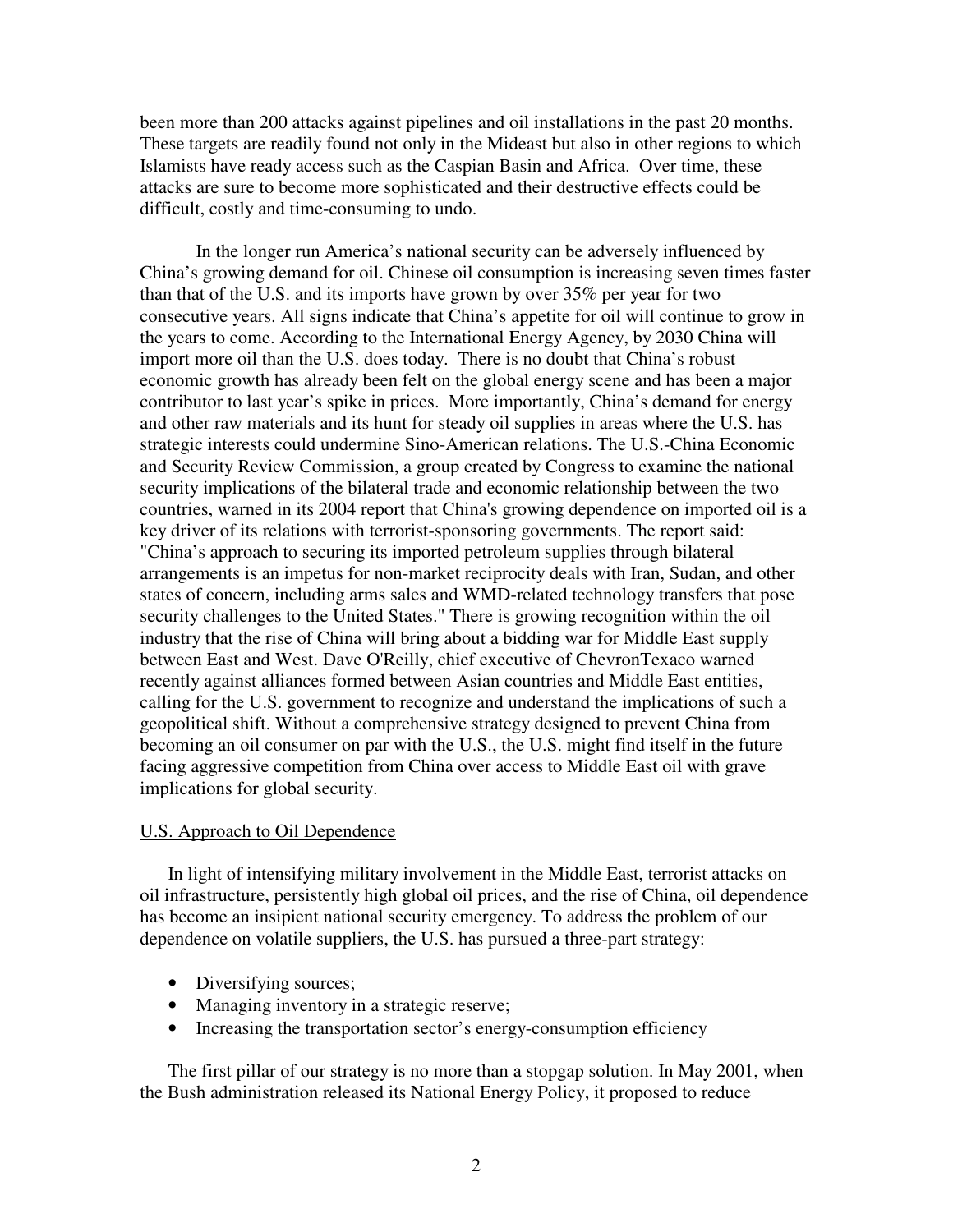dependence on Middle East oil dependence by targeting alternative oil-supplying nations for government investment and closer alliances, including Angola, Azerbaijan, Colombia, Kazakhstan, Nigeria, Russia, and Venezuela. All of these nations are undemocratic, vulnerable to global terrorism and face significant political and social instability. Increasing U.S. reliance on these states would do little to address U.S. security and economic threats stemming from oil dependency. Given the integrated nature of the world economy we accomplish nothing if we merely shift our own purchases of oil from one of the world's regions to another. An oil crisis will affect all our economies, regardless of the source of our own imports. Furthermore, non-OPEC reserves are being depleted almost twice as fast as OPEC's. This will ensure that our dependence on OPEC will only grow as time goes by. With OPEC countries sitting in the driver's seat with respect to the world's oil supply and oil prices, the world's economic and political future will be compromised.

Inventories are a critical element of energy security. But they are limited in scale and only useful to address a short term supply disruption. However, at this moment most major oil consuming nations do not have significant strategic petroleum reserves. This means that a supply disruption will still send international oil prices to the roof regardless of how much stock is kept in the U.S. Though over time it would be advisable to see more countries developing robust strategic petroleum reserves, such action at the point of high oil prices would only create additional demand and hence drive prices up even further.

Since the Arab oil embargo in 1973 several sectors of the economy significantly reduced their dependence on oil. The power sector is a particular example: today, only 2% of U.S. electricity is generated from oil. The transportation sector accounts for 2/3 of U.S. oil consumption, about 2/3 of that being gasoline and most of the rest diesel. Improving fuel efficiency in U.S. vehicles is the only course of action which carries no negative consequences. On the contrary, studies show that by reducing demand for oil in the transportation sector and transitioning the economy into an economy based on next generation fuels and automobiles, the U.S. could generate millions of new jobs and billions of dollars worth of investment opportunities.

#### New Approach to Fuel Efficiency

In the past three decades the debate on improving fuel efficiency has focused mainly on the tension between auto manufacturers, consumers and the government. Though everybody agrees that the U.S. should reduce its oil bill neither Detroit nor the American consumer is willing to do so for the greater good. The U.S. auto industry shies away from embarking on revolutionary changes in its designs and production lines and by and large resists significant rise in CAFE standards. The American consumer is growingly minded to the need to reduce oil dependence but is still unwilling to accept compromise on cost, comfort, power or performance.

To end the stalemate in the fuel efficiency issue we need to change the terms of the debate. Today when it comes to CAFE the auto industry shoulders the entire burden. But long-term security and economic prosperity depends on technological transformation not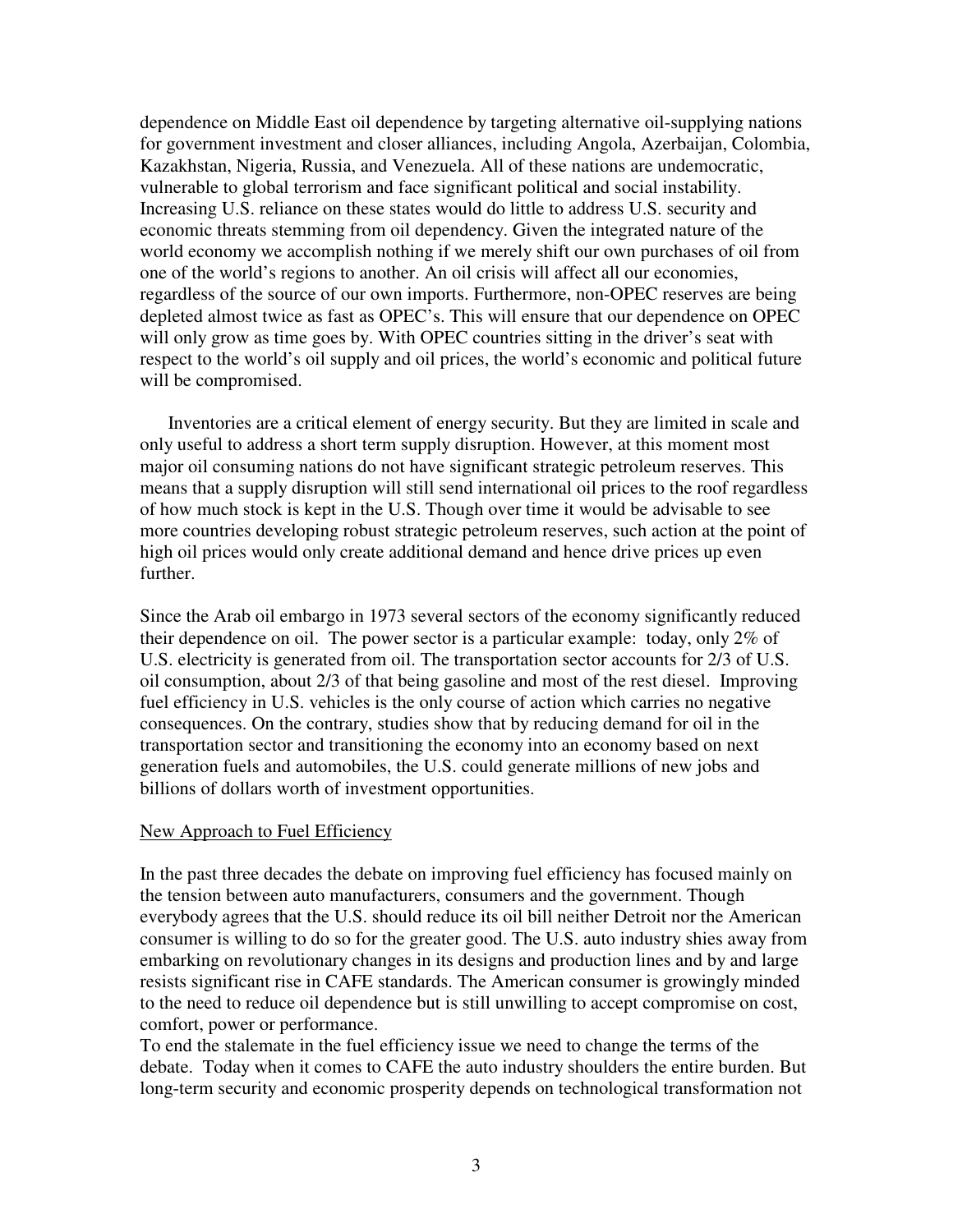only at the vehicle level but also in the fuel that powers it. In other words, to get people to travel more miles per gallon of gas one need not focus only on redesigning the car, making it lighter or improving its engine. We should think in terms of gallon stretchers making our fuel more efficient.

For example, a number of commercially available fuel additives can enhance combustion efficiency by up to 20%. Most of these additives are made from organic materials and are environmentally friendly. By reducing the size of the oil droplets they bring to more efficient combustion. Such additives can be blended into gasoline, diesel and bunker fuel.

An even better way of reducing the content of gasoline in the fuel tank can be done by mixing gasoline with alternative fuels and using the blend in **flexible fuel vehicles (FFVs)** that can be readily available at low marginal cost and that require no change in auto design. FFVs are designed to burn on alcohol, gasoline, or any mixture of the two. About four million FFV's have been manufactured since 1996. The only difference between a conventional car and a flexible fuel vehicle is that the latter is equipped with a different control chip and some different fittings in the fuel line to accommodate the characteristics of alcohol. The marginal additional cost associated with such FFVassociated changes is currently under \$150 per vehicle. That cost would be reduced further as volume of FFVs increases, particularly if flexible fuel designs were to become the industry standard.

## • **Alcohol fuels that can be used in FFVs:**

- *Ethanol* is currently produced in the U.S. from corn. In 2004, the U.S. produced over 3.2 billion gallons of ethanol, and the market has increased on the average of 25% per year over the past three years. Almost all our ethanol comes from corn and is being used either as an additive to gasoline or as E-85. Upping production of ethanol would be achieved by continuing to advance the corn-based ethanol industry but, more importantly, by commercializing the production of ethanol from agricultural and municipal waste and dedicated energy crops. Progress has been made on a process that produces ethanol from biomass using genetically modified biocatalysts and a Canadian company, Iogen, has just entered commercial production.
- *P-Series* fuel (approved by the Department of Energy in 1999) is an energyefficient blend of ethanol, natural gas liquids and ether made from biomass waste. About 20% of the blend is MeTHF, an ether derived from lignocelullosic biomass -- paper sludge, wastepaper, food waste, yard and wood waste, agricultural waste, and so on. P-Series fuels can help solve a problem all municipalities are facing today: waste disposal. Using feedstock with a negative cost - that means waste that municipalities would otherwise pay to have hauled away - allows the fuel's selling price to be about the same as mid-grade gasoline.
- *Methanol* (also known as wood alcohol) is today for the most part produced from natural gas. Expanding domestic production can be achieved by producing methanol from coal, a resource with which the U.S. is abundantly endowed. The commercial feasibility of coal-to-methanol technology was demonstrated as part of the DOE's "clean coal" technology effort. For almost a decade, a commercial scale demonstration plant in Kingsport, Tennessee has been producing methanol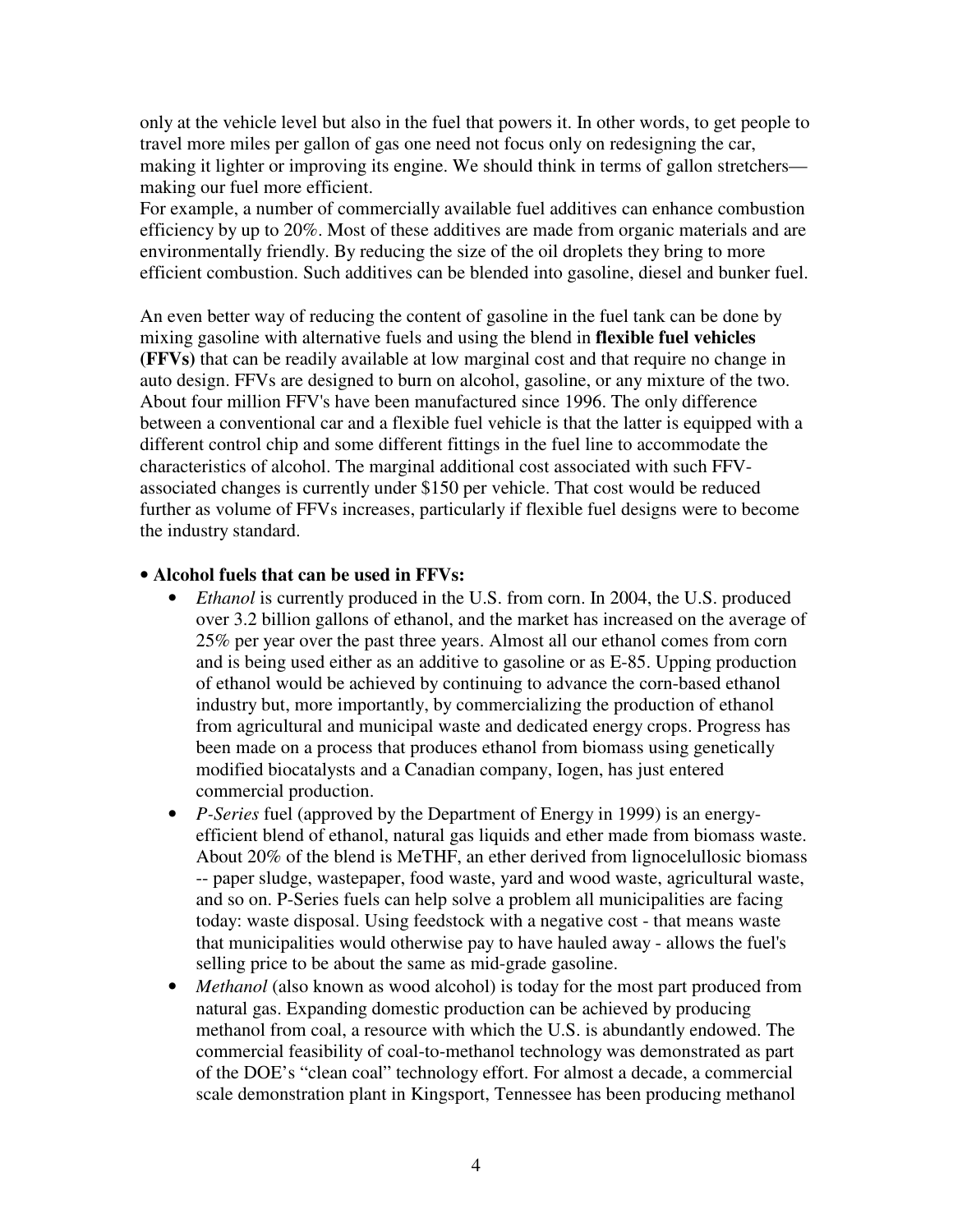from coal at under \$0.50 a gallon. Methanol can also be produced from biomass using gasification technology.

Alcohol fuels are relatively easy to introduce to the market because of the low infrastructure costs involved. It only costs about \$20,000 to enable an existing gasoline or diesel tank at a gas station to accommodate one of the above fuels and about \$60,000 to add a new fuel pump to an existing refueling station.

By introducing a fleet of FFVs and actually fueling them with blends of say 20% alcohol and 80% gasoline we can save more oil than through the entire CAFE program. For example, a hybrid car like the Toyota Prius that is also an FFV running on a blend of 85 percent ethanol and 15 percent gasoline can get nearly 300 miles per gallon of gasoline.

## Electricity as a fuel

Electricity is seldom referred to as a transportation fuel, but it is. Less than 2% of U.S. electricity is generated from oil, so using electricity as a transportation fuel would greatly reduce dependence on imported petroleum. Tens of thousands of **hybrid electric vehicles** are already on America's roads combining hybrid engines powered in an integrated fashion by liquid fuel-powered motors and battery-powered ones. Such vehicles increase gas-consumption efficiency by 30-40%. While hybrids gather charge to their batteries by capturing breaking energy, their only external source of energy is liquid fuel. **"Plug-in" hybrid electric vehicles** take the concept one step further, by allowing us to draw charge not only from the engine and captured braking energy, but also directly from the electrical grid by being plugged into standard electric outlets when not in use. They have liquid fuel tanks and internal combustion engines, so they do not face the range limitation posed by electric-only cars. Since fifty-percent of cars on the road in the United States are driven 20 miles a day or less, a plug-in with a 20-mile range battery would reduce fuel consumption by, on average, 85%. Plug-in hybrid electric vehicles can reach fuel economy levels of 100 miles per gallon of gasoline consumed.

Overall, plug-ins can reduce gasoline use by 85%. This is so dramatic a reduction that a plug-in SUV actually would consume less gasoline than a standard compact car. Plug-in hybrid vehicles would be charged at night in home garages -- a time-interval during which electric utilities have significant excess capacity. The Electric Power Research Institute estimates that up to 30% of market penetration for plug-in hybrid electric vehicles with 20-mile electric range can be achieved without a need to install additional electricity-generating capacity. Plug-ins will soon make their debut. DaimlerChrysler is currently introducing a plug in version of its Sprinter van. Though a plug-in would be initially more expensive up front than an ordinary car, the total cost over the life of the vehicle would be less due to lower operating costs and gasoline saving. As battery technologies improve the cost of plug-ins will drop further.

If a vehicle combines hybrid technology with a flexible fuel internal combustion engine, the effect of next generation fuels can be multiplied with substantial fuel efficiency gains. A plug-in hybrid vehicle that is also a flexible fuel vehicle can be powered by blends of alcohol fuels, gasoline, and electricity. If fueled by a blend of 80% alcohol, 20% gasoline, and electricity, fuel economy could reach 500 miles per gallon of gasoline.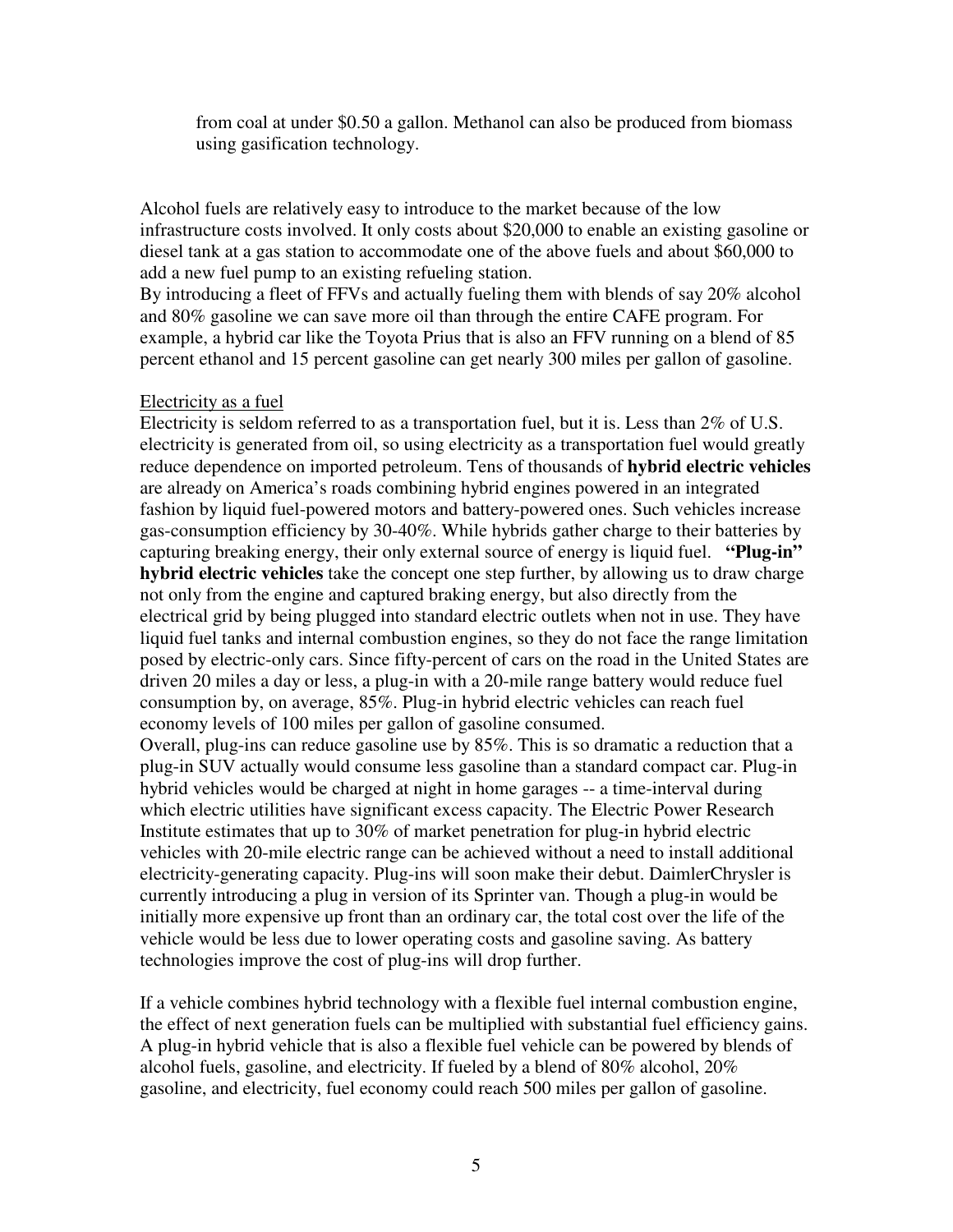According to the Set America Free Coalition if by 2025, all cars on the road are hybrids and half are plug-in hybrid vehicles, U.S. oil imports would drop by 8 million barrels per day (mbd). Today, the United States imports 10 mbd and it is projected to import almost 20 mbd by 2025. If all of these cars were also flexible fuel vehicles, U.S. oil imports would drop by as much as 12 mbd.

# *Recommendations for Congress:*

• *Provide incentives to auto manufacturers to produce and consumers to purchase, hybrid vehicles, plug-in hybrid electric vehicles and FFVs across all vehicle models.* Producing fuel-efficient, advanced technology vehicles will requires automakers and their suppliers to retool their factories. Hybrid vehicles rely on advanced equipment such as battery packs, electric motors and generators, and electronic power controllers. Advanced diesel drivetrains require sophisticated fuel injection systems, turbochargers and after treatment systems.

• *Provide incentives for auto manufacturers to increase fuel efficiency of existing, non-FFV auto models.* Many off-the-shelf technologies exist to improve today's cars, including variable valve engine timing, continuously variable transmissions, and lightweight, high strength materials.

• *Call for substantial incorporation of plug-ins hybrids, standard hybrids, and FFVs into federal, state, municipal and covered fleets, and ensure that these FFVs are actually fueled with alcohol blends.*

• *Provide investment tax incentives for corporate fleets and taxi fleets to switch to plugins, hybrids and FFVs*.

• *Encourage gasoline distributors to blend combustion enhancers into the fuel*.

• *Provide incentives for existing fueling stations to install alternative fuel pumps* and mandate that all new gas stations be so equipped with such pumps.

• *Encourage new players, such as utilities, to enter the transportation fuel market*. Utility companies have traditionally viewed themselves as providers of "power" for lighting homes or powering computers. Using electricity as a fuel can allow them to become key players in the transportation energy sector and introduce much needed competition in the fuel market.

• *Provide incentives for the construction of commercial scale demonstration plants* to produce non-petroleum based liquid fuels from domestic energy resources, particularly from waste. Two billion dollars in federal funding utilizing public-private cost sharing partnerships could build roughly 25 demonstration plants. Such program would spur innovation, development, and demonstration projects aimed at making non-petroleum fuels cost-effective for consumers while weeding out unfeasible technologies.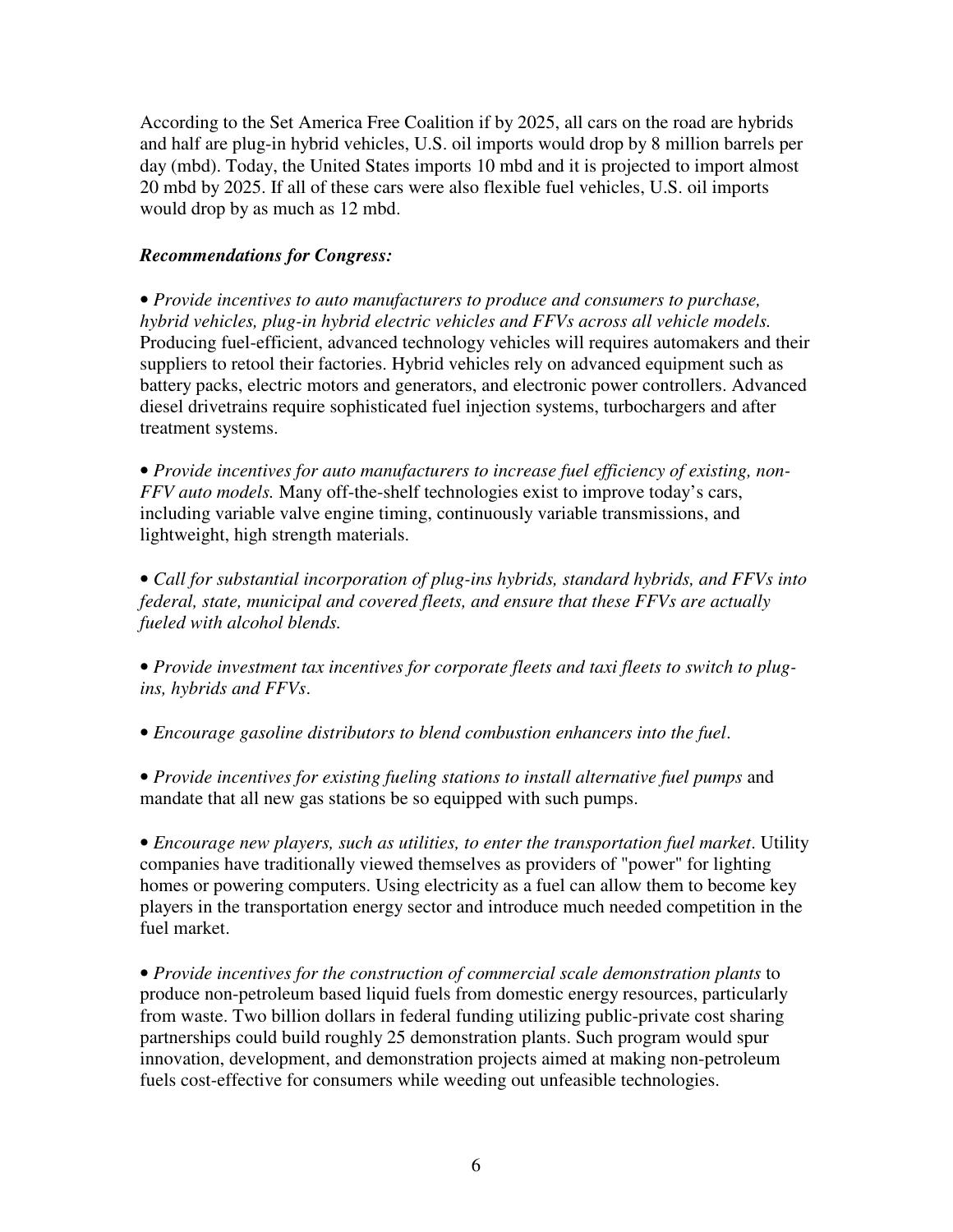• *Apply efficiency standards for heavy-duty trucks.* Most of our effort to improve fuel efficiency is focused on light-duty vehicles. But improving the fuel economy of heavyduty trucks offers no smaller opportunity for oil savings. The heavy-duty trucks sector is responsible for the consumption of close to 3 million barrels per day of oil. Over twothirds of this energy is consumed by the heaviest trucks, such as tractor-trailers weighing over 33,000 lbs. Technology assessments by the American Council for an Energy-Efficient Economy (ACEEE) found that conventional technology improvements including enhancements to aerodynamics, weight reduction, improved engine fuel injection and the introduction of hybrid gasoline-electric or diesel-electric drive trains can achieve truck fuel-efficiency advances of 26 to 70 percent at cost-effectiveness. Congress should therefore begin to apply some of the standards for the small cars to the larger vehicle classes especially heavy trucks from 8,500 to 10,000 lbs.

Tremendous amounts of fuel are used by truck drivers during idling. Drivers idle their trucks for days in a row to heat or cool their sleeping cabin and run electrical appliances. This practice is extremely wasteful since large diesel engines are designed to move heavy loads, not run auxiliary systems. Idling can be reduced by installing auxiliary power units and providing electricity in rest areas.

• *Invest in Public Education*. Consumers still rank fuel efficiency way below power, performance, cost and safety in their car buying considerations. As a result the nation's fuel efficiency standards have remained stagnant while our oil dependence continues to grow. Barring a catastrophic oil disruption this could only change if the public is to become more aware of the huge impact oil dependence has on our national security. Reduction of our oil bill should be viewed by consumers as a patriotic duty, not pure economic calculation. There is clear need for public education program to connect the dots between our behavior on the road and our national security, between the number of Hummers on the road and the number of Humvees in the Persian Gulf. Another issue on which public education is desirable is the true cost of oil. The most recent estimates suggest that in a non-war year the United States spends \$20 to \$40 billion in military costs to secure access to Middle East oil supplies, which means that the American taxpayer is paying at least an additional \$4 to \$5 a barrel for crude oil above market price. These extra dollars are being paid by consumers through their income tax but are not reflected at the price at the gas station. If Americans were more aware of what they pay outside the gas station it would be politically easier to introduce legislative efforts to transfer that tax burden from an indirect mechanism such as income tax to a direct pay-as-you-go tax at the pump.

#### **In sum**

America takes pride in offering choice in every aspect of our lives. Yet, when it comes to transportation fuels we are offered nothing but petroleum products. We must embark on an effort to diversify our fuel market by introducing domestically produced fuels that are made from waste products or other resources the U.S. is rich in, and that are clean and affordable. The U.S. is no longer rich in oil or natural gas. It has, however, a wealth of other energy sources from which transportation fuel can be safely, affordably and cleanly